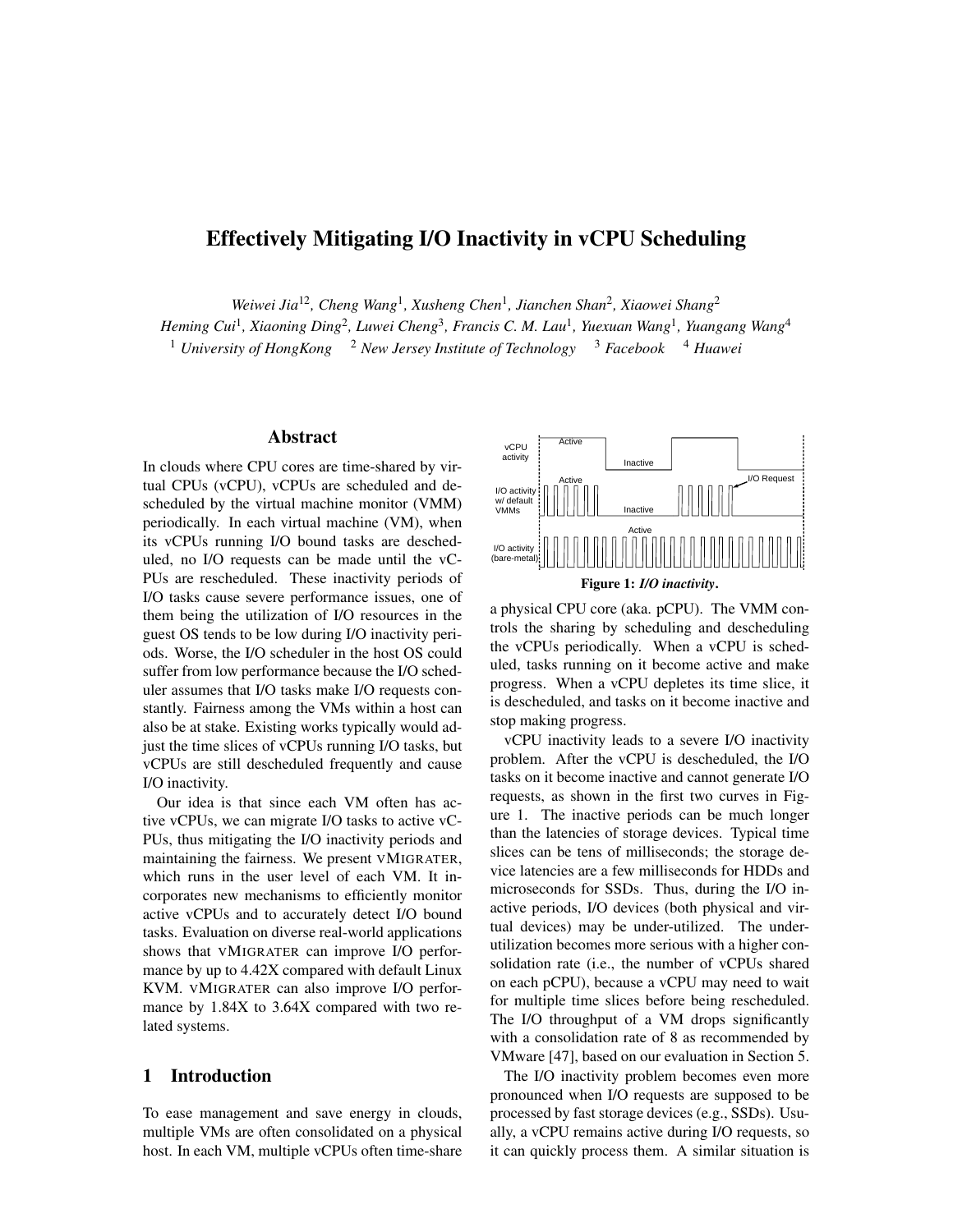when a computation task and an I/O task run on the same vCPU. When the I/O task issues a read request and then waits for the request to be satisfied, the computation task is switched on. At this moment, the vCPU is still running; thus, when the read request is satisfied, the vCPU can quickly respond to the event and switch the I/O task back. However, if the time slice of the vCPU is used up by the computation task in one scheduling period, the I/O task cannot proceed until the next period, causing the I/O task to be slowed down significantly.

Worse, the I/O inactivity problem causes the I/O scheduler running in the host OS to work extremely ineffectively. To fully utilize the storage devices, based on the latencies of I/O devices, system designs would carefully control the factors affecting the latencies experienced by I/O workloads (e.g., wake-up latencies and priorities). Thus, I/O workloads running on bare-metal can issue the next request after the previous request is finished. I/O inactive periods make these mechanisms ineffective. Moreover, non-work-conserving I/O schedulers [40] would often hold an I/O request until the next request from the same I/O task comes in (refer to  $\S 2.2$ ). By serving the requests from the same task continuously, which have better locality than requests from different tasks, such I/O schedulers [40] can improve I/O throughputs. However, since an I/O workload cannot continue to issue I/O requests after its vCPU becomes inactive, the I/O scheduler in the host OS must switch to serve the requests from other I/O tasks, which greatly reduces locality and I/O throughput, as we will show in our evaluation.

Last but not least, the I/O throughput of a VM can be "capped" by its amount of CPU resources. If the vCPUs in a VM (*VMa*) are assigned with smaller proportions of CPU time on each pCPU than the vCPUs on another VM  $(VM_b)$ , the I/O workloads on *VM<sup>a</sup>* will get less time to issue I/O requests and may only be able to occupy a smaller proportion of the available I/O bandwidth. Since the actual I/O throughputs of the VMs are affected by both I/O scheduling and vCPU scheduling, it is difficult for the I/O scheduler to ensure fairness between the VMs.

All the above problems share the same root cause, I/O inactivity, and existing works mainly try to curb vCPU inactivity but ignore this root cause. Existing works primarily follow two approaches: 1) shortening vCPU time slices (vSlicer [49]); and 2) assigning higher priority to I/O tasks running on active vCPUs (xBalloon [44]). Unfortunately, vCPUs with either approach are still descheduled frequently and cause I/O inactivity.

Since a VM often has active vCPUs, our idea to mitigate I/O inactivity is to try to efficiently migrate I/O tasks to active vCPUs. By evenly redistributing I/O tasks to active vCPUs in a VM, I/O inactivity can be greatly mitigated and I/O tasks can make progress constantly. This maintains both performance and fairness for I/O tasks as they are running on bare-metal. The fairness of I/O bandwidth among VMs on the same host is also maintained.

We implement our idea in VMIGRATER, a user level tool working in each VM. It is transparent as it does not need to modify application, OS in VM, or VMM. VMIGRATER carries simple and efficient mechanisms to predict whether a vCPU will be descheduled and to migrate the I/O tasks on this vCPU to another active vCPU.

VMIGRATER adds only small overhead to applications for two reasons. First, I/O bound tasks use little CPU time, so the I/O tasks migrated by VMIGRATER hardly affect the co-running tasks on the active vCPUs. Second, VMIGRATER migrates more I/O bound tasks to the active vCPUs with more remaining time slices, so all vCPUs' loads in the same VM are well balanced. By reducing I/O inactivity with low overhead, VMIGRATER makes applications run in a fashion similar to what they do on bare-metal, as shown in Figure 1.

VMIGRATER has to address three practical issues. First, it needs to identify I/O tasks. To address this issue, VMIGRATER uses an event-driven model to collect I/O statistics and to detect I/O bound tasks quickly. Second, VMIGRATER needs to determine when an I/O bound task should be migrated. To minimize overhead, VMIGRATER only migrates an I/O bound task when the vCPU running this task is about to be descheduled. VMIGRATER monitors each vCPU's time slice and uses the length of the previous time slice to predict the length of the current time slice. Third, VMIGRATER needs to decide where a task should be migrated to keep it active. Based on the collected time slice and I/O task information, VMIGRATER migrates I/O tasks from to-bedescheduled vCPUs to the active vCPUs with light workload.

We implemented VMIGRATER in Linux and evaluated it on KVM [30] with a collection of microbenchmarks and 7 widely used or studied programs, including small programs (sequential, random and bursty read) from SysBench [7], a distributed file system HDFS [5], a distributed database Hbase [2], a mail server benchmark PostMark [6], a database management system LevelDB [3], and a documentoriented database program MongoDB [35]. Our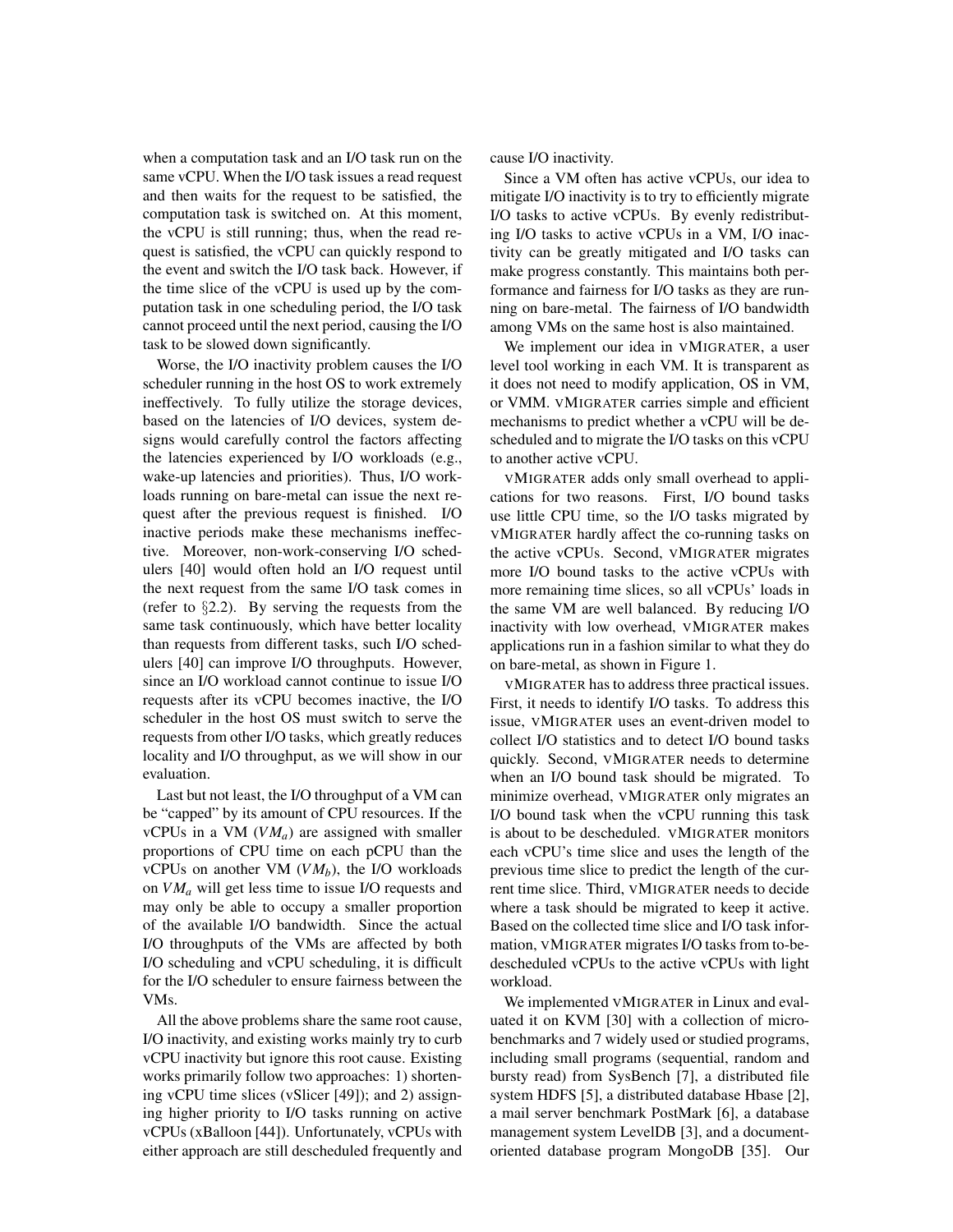evaluation shows that:

- 1. VMIGRATER can effectively improve application throughput. Compared to vanilla KVM, VMIGRATER can improve application throughputs by up to 4.42X. With VMIGRATER, application throughput is 1.84X to 3.64X higher than vSlicer and xBalloon.
- 2. The effectiveness of VMIGRATER increases with consolidation rate. Compared to vanilla KVM, VMIGRATER improves application throughput from 1.72X to 4.42X when the number of consolidated VMs increases from 2 to 8.
- 3. VMIGRATER can maintain the fairness of the I/O Scheduler in VMM. Compared to vanilla KVM, VMIGRATER reduces unfairness between VMs by 6.22X. When VMs are assigned with the same I/O priority but different CPU time shares, the VMs can still utilize similar I/O bandwidth.

The paper makes the following contributions. First, the paper identifies I/O inactivity as a major factor degrading I/O throughputs in VMs, and quantifies the severity of the problem. Second, it designs VMIGRATER, a simple and practical user-level solution, which greatly improves the throughput of I/O applications in VMs. Third, VMIGRATER is implemented in Linux, and is evaluated extensively to demonstrate its effectiveness.

The remainder of this paper is organized as follows. §2 introduces the background and motivation of VMIGRATER. §3 presents the design principles, architecture, and other design details of VMIGRATER. §4 describes implementation details. §5 presents evaluation results. §6 introduces related work, and §7 concludes the paper.

## 2 Background and Motivation

This section first introduces vCPU scheduling  $(\S2.1)$  and I/O request scheduling  $(\S2.2)$  as the background. Then it explains three performance problems caused by I/O inactivity in virtualized systems (§2.3) to motivate our research.

## 2.1 vCPU Scheduling

To improve resource utilization in virtualized systems, a pCPU is usually time-shared by multiple vCPUs. A vCPU scheduler is used to periodically deschedule a vCPU and schedule another vCPU. For instance, KVM uses completely fair scheduler (CFS) [13, 44] to schedule vCPUs onto pCPUs. CFS uses virtual runtime (vruntime) to keep track of the CPU time used by each vCPU and to make scheduling decisions. With a red-black tree, it sorts vCPUs based on their vruntime values, and periodically schedules the vCPU with the smallest vruntime value. In this way, CFS distributes time slices to vCPUs in a fair way.

#### 2.2 I/O Request Scheduling

I/O requests are scheduled by the I/O scheduler in the VMM. There are two types of I/O schedulers: work-conserving schedulers [19, 38] and non-workconserving schedulers [51, 27]. A work-conserving I/O scheduler always keeps the I/O device busy by scheduling pending I/O requests as soon as possible.

Non-work-conserving I/O schedulers, such as anticipatory scheduler (AS) [27] and Completely Fair Queuing (CFQ) [12], are now widely used. A nonwork-conserving scheduler waits for a short period after scheduling a request from a task, expecting that other requests from the same task may arrive. Because requests from the same task usually show good locality (i.e., requesting the data at the locations close to each other on the disk), if there are requests from the same task arriving, the scheduler may choose to schedule these requests, even when there are requests from other tasks arriving earlier. It switches to serve the requests from other tasks when the waiting period expires and there are not requests from the same task. Compared to work-conserving I/O schedulers, non-work-conserving schedulers can improve I/O throughput by exploiting locality. The length of waiting periods is selected to balance improved locality and the utilization of I/O devices. To enforce fairness between I/O tasks, an I/O request scheduler controls the distribution of disk time among the tasks.

## 2.3 Performance Issues Caused by I/O **Inactivity**

We use experiments to show that serious performance issues will be caused by I/O inactivity. Specifically, we use SysBench [7] to test I/O throughput in three settings. In the *Bare-metal* setting, we run SysBench on the host. In the *No sharing* setting, we run SysBench in a VM; the VM is the only VM in the host; In the *Vanilla* setting, we consolidate 2 VMs on the same host. In the experiments, each VM has 4 vCPUs, and the host has 4 cores. Thus, in the *No-sharing* setting, there is one vCPU on each core, and in the *Vanilla* setting, each core is time-shared by 2 vCPUs. The VMs are configured to have the same I/O bandwidth quota in KVM [30]. In each VM, the CPU workload in Sys-Bench [7] is run as a compute-bound task, and keep the vCPUs always busy. Note that we select these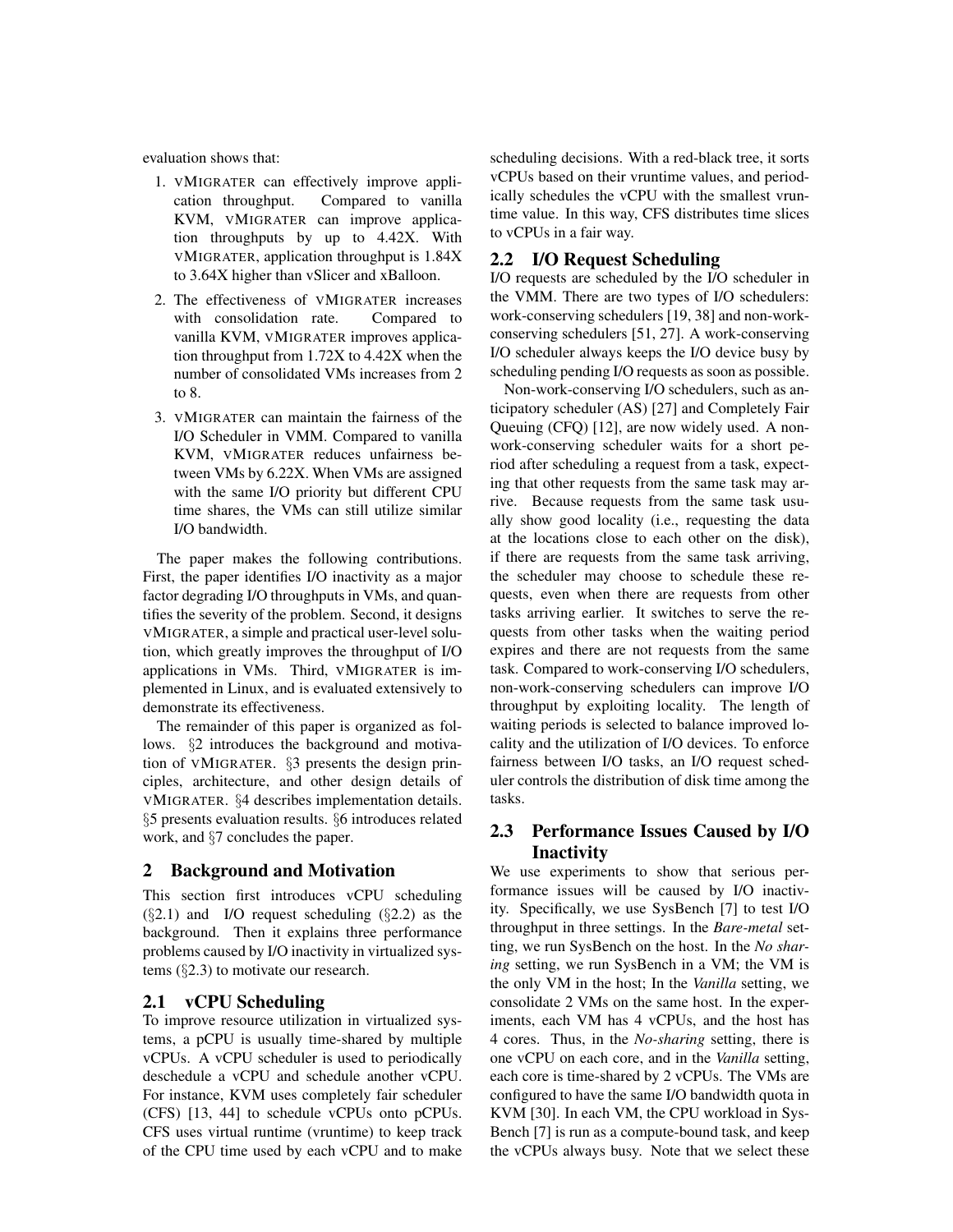

Figure 2: *Three performance issues caused by I/O inactivity*. "Bare-metal" means physical server; "No sharing" means only one VM running on the host; "Vanilla" means two VMs consolidated and managed by vanilla KVM on one host.



Figure 3: *I/O inactivity makes Non-Work-Conserving (NWC) I/O scheduler used in VMM ineffective and inefficient because costly disk seeks and waiting time cannot be effectively reduced.*

workloads and settings mainly to ease the demonstration and analysis of the performance issues. Our evaluation with real workloads and normal settings  $(\S 5)$  show that these performance issues can actually be more severe.

Figure 2 (a) and Figure 2 (b) show that I/O inactivity significantly reduces I/O throughput in two different ways. In the experiment shown in Figure 2 (a), we run only one instance of I/O bound task (i.e., I/O workload of SysBench). Among the three settings, *No sharing* has roughly the same I/O throughput as Bare-metal; but the I/O throughput in the *vanilla* setting is about half of those of the other two settings. This is because the VM running the I/O bound task only obtains 50% of CPU time on each core. Thus, the I/O bound task is only active for 50% of the time, as illustrated in Figure 1.

In the experiment shown in Figure 2 (b), we run two instances of I/O bound task, one in each VM. For brevity, we refer to the I/O bound task in the first VM as I/O bound task 1, and refer to the task in the other VM as I/O bound task 2. The bars in



Figure 4: *I/O inactivity causes unfairness issue.* The I/O task in a VM with more CPU time gets more I/O bandwidth.



Figure 5: *The workflow of vanilla, xBalloon and vSlicer.* xBalloon and vSlicer still experience frequent I/O inactivity periods.

the figure show the throughputs of these tasks, as well as the total I/O bandwidth. As shown in the figure, in the *Vanilla* setting, the total throughput drops by 72.1% compared to bare-metal and no sharing, which is more than 50%.

Figure 3 explains the reason. The non-workconserving I/O scheduler in the VMM serves an I/O bound task in a VM for a short period before the vCPU running the task is descheduled. Then, it waits for 8ms without seeing any requests from I/O bound task 1. Thus, it has to switch and start to serve the I/O-bound task in the other VM (i.e., I/O-bound task 2). The changes between tasks are caused by I/O inactivity. They incur costly disk seeks. The wasted waiting time further reduces I/O throughput.

Figure 2 (c) illustrates the unfairness issue caused by I/O inactivity. It shows that two I/O bound tasks on two VMs with the same I/O priority achieve quite different I/O throughputs because the two VMs are assigned with different CPU time shares. In the experiments, for the *Vanilla* setting, we launch two VMs with the same I/O priority, and run an instance of I/O bound task on each of the VMs. We assign to the VMs with 20% and 80% of CPU time, respectively. For the *Bare-metal* setting and *No sharing* setting, we launch two instances of I/O bound task on the host and the VM, respectively. The two instances of I/O bound task are assigned with the same I/O priority but different CPU time shares (20% and 80%, respectively).

As shown in the figure, the two I/O bound tasks achieve similar I/O throughputs in the *Bare-metal*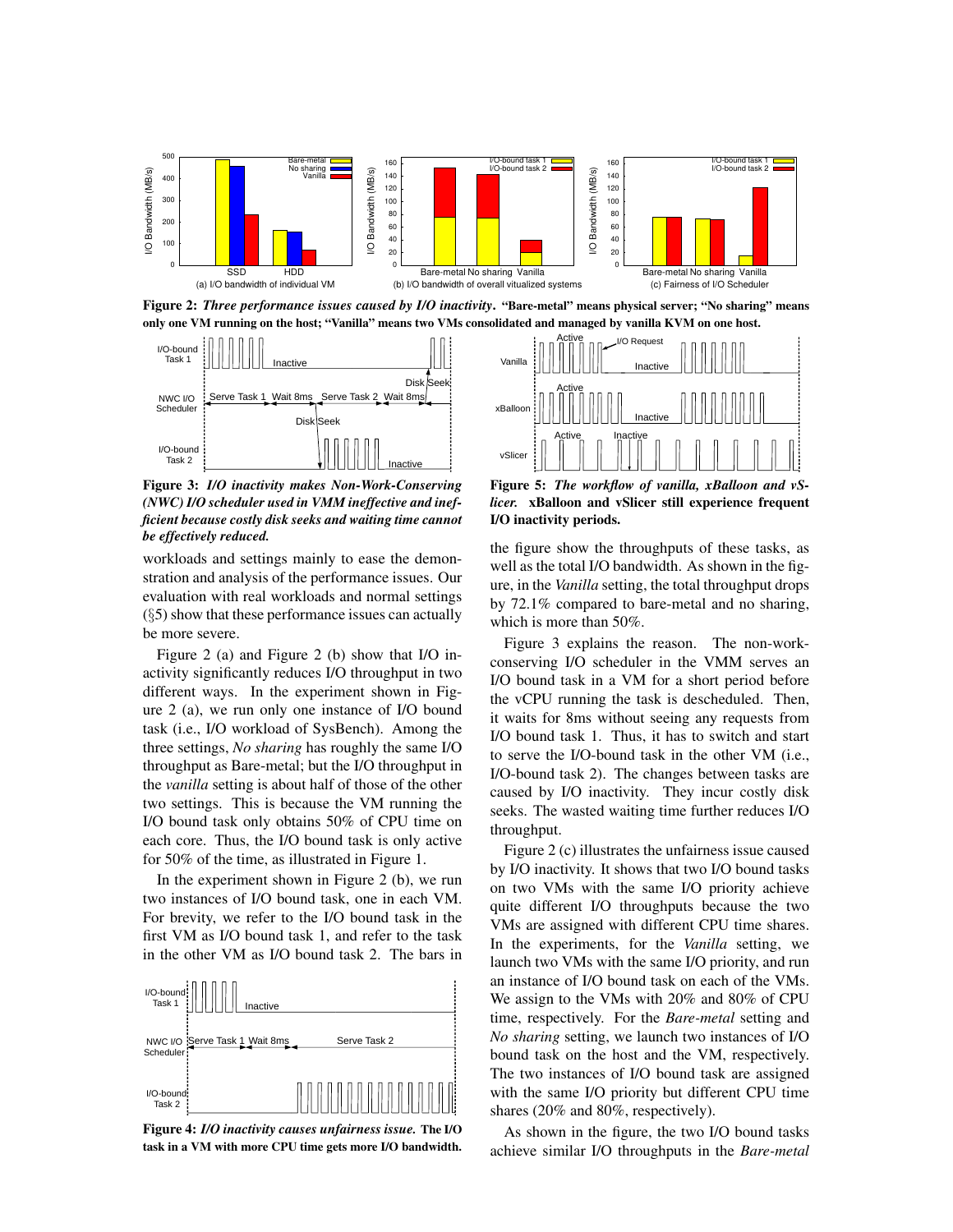and *No sharing* settings. However, in the *Vanilla* setting, the I/O bound task in the VM with a larger CPU time share achieves a much higher (5.8x) throughput than that of the I/O bound task in the other VM. Figure 4 explains the cause of this fairness issue. Since VM1 is allocated much less CPU time than VM2, it experiences much longer I/O inactivity periods. As a result, the I/O scheduler serves VM2 for much longer time than VM1.

There are two approaches that may be used to improve I/O throughput. One approach [48, 10, 49] uses smaller time slices (e.g., vSlicer), such that vCPUs are scheduled more frequently, and thus become more responsive to I/O events. As shown in Figure 5 with the curve labeled with vSlicer, this approach reduces the length of each vCPU inactivity period. But I/O inactivity periods become more frequent, and the portion of time in which an I/O task is inactive may not be reduced. Moreover, vSlicer incurs frequent context switches between vCPUs and increases the associated overhead. The other approach [31, 44] lifts the priority of I/O tasks. For example, xBalloon controls how vCPUs consume time slices such that more CPU time can be reserved for the execution of I/O bound tasks on the vCPUs. While this actually lengthens I/O active periods, as shown in Figure 5 with the curve labeled with xBalloon, vCPUs still must be descheduled when they run out of time slices, and I/O inactivity problems are still incurred.

## 3 VMIGRATER Design

In this section, we first introduce the design principles and overall architecture of VMIGRATER. Then, we present the design details of each key component, focusing on how VMIGRATER monitors the scheduling and descheduling of vCPUs to keep track of their time slices (§3.2), quickly detects I/Obound tasks (§3.3), and migrates I/O-bound tasks with low overhead (§3.4). Finally, we analyze the performance potential of VMIGRATER (§3.5).

## 3.1 Design Principles and Overall Architecture

The design of VMIGRATER follows three principles:

- Fair: the design of VMIGRATER must not affect vCPU scheduling (e.g., allocating more CPU time to the vCPUs running I/O tasks) or I/O scheduling in the VMM to avoid any potential unfairness between VMs.
- Non-intrusive: For the wide adoption of VMIGRATER, the design must be nonintrusive. It should minimize or avoid the modifications to VMM and guest OSs, and





- should be transparent to applications. Thus, we choose to design VMIGRATER in the user space of guest OSs. This also helps maintain the original vCPU scheduling and I/O scheduling decisions of the VMM. However, this poses a few challenges, since the migration of I/O bound tasks relies on some key information about vCPU scheduling (e.g., remaining time slice of a vCPU), which is not easy to obtain in the user space.
- Low overhead: VMIGRATER needs to migrate I/O bound tasks. Frequent migrations may incur high overhead. The design of VMIGRATER must effectively control the frequency of migrations.

Figure 6 shows the overall architecture of VMIGRATER and its position in the software stack. VMIGRATER resides in each VM, and runs at the user level. Following the above principles, three key components are designed as follows.

**vCPU** Monitor  $(\S3.2)$  monitors the scheduling and descheduling of vCPUs. The objective is to measure time slice lengths for each vCPU and use the lengths to predict whether a vCPU is about to be preempted. The prediction is then used to make decisions on when an I/O bound task should be migrated and where it should be migrated.

Task Detector (§3.3) detects I/O activities to quickly determine whether a task is I/O-bound.

Task Migrater (§3.4) makes migration decisions and actually migrates I/O-bound tasks. It makes migration decisions based on the vCPU scheduling information from the Task Migrater and I/O activities of the tasks from the Task Detector. Specifically, it tries to migrate an I/O bound task detected in the Task Detector when the vCPU running the task is about to be descheduled. It migrates the task to another vCPU which may not be descheduled in near future.

#### 3.2 vCPU Monitor Design

The vCPU Monitor uses a heartbeat-like mechanism to detect whether a vCPU is running or has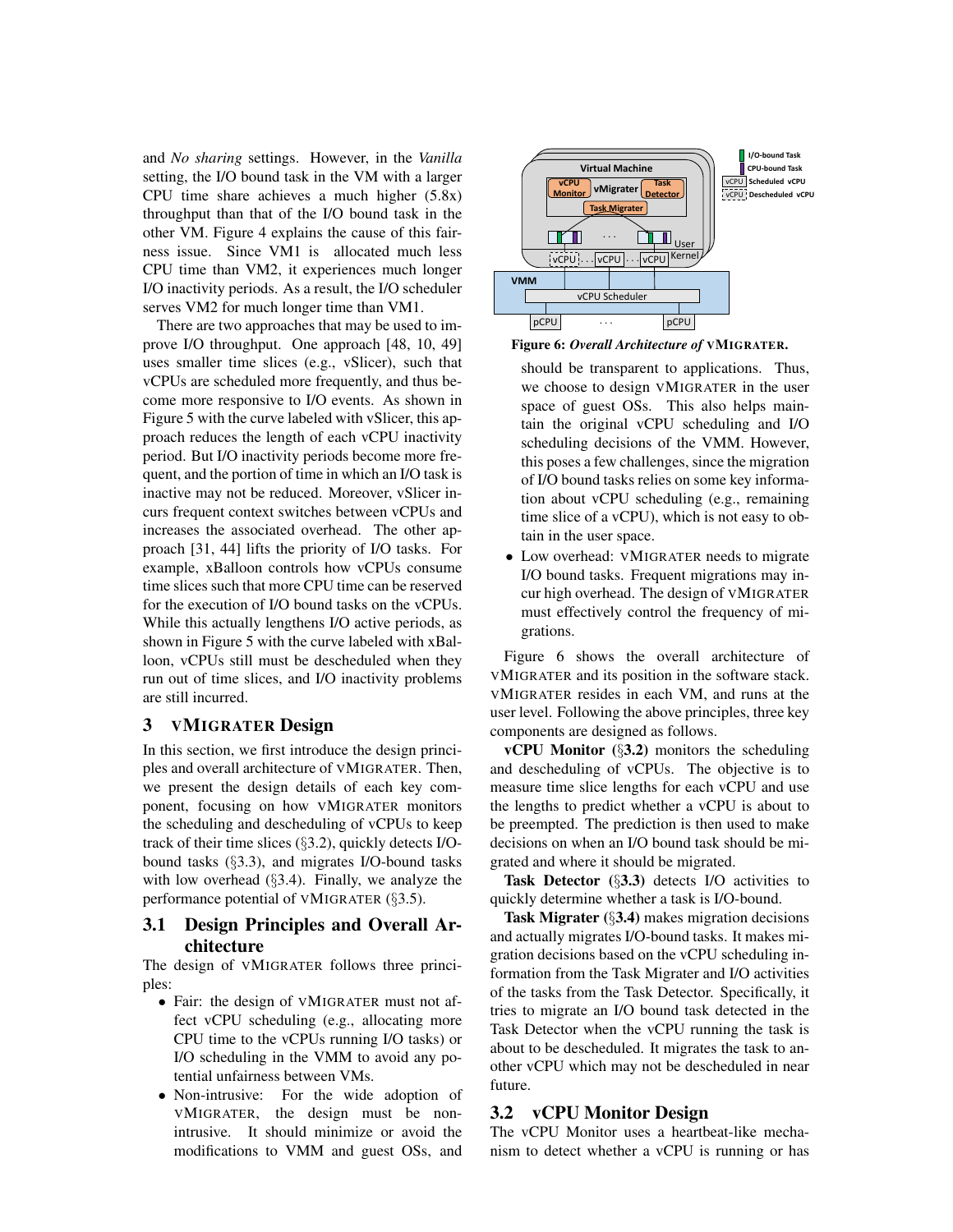been descheduled, with timer events being heartbeats. The idea is that, when a vCPU is descheduled, it cannot process timer events, and the heartbeat pauses. Specifically, vCPU Monitor runs a sleeping thread, namely vCPU Monitor thread, on each vCPU. The sleeping thread is woken up by a timer periodically. When it is woken up, it checks the current clock time, and compare the time with the time it observes last time. A time difference longer than the period for waking up the thread indicates that the vCPU was descheduled earlier, and has just been rescheduled.

This mechanism is as shown in Figure 7. The vCPU Monitor thread can detect that the vCPU is rescheduled at time  $t_2$  and time  $t_6$ . The thread keeps track of the timestamps when the vCPU is rescheduled (e.g.,  $t_2$  and  $t_6$ ) and the timestamps immediately before them (e.g.,  $t_1$  and  $t_5$ ). The time slice lengths can be estimated from these timestamps  $(e.g., t_5 - t_2).$ 

Note that, since a vCPU may be scheduled or descheduled while its vCPU Monitor thread is sleeping, the exact time of the vCPU being rescheduled/descheduled cannot be obtained, and thus accurate time slice lengths cannot be measured with this method. Waking up the vCPU Monitor thread more frequently improves the accuracy of estimation; but it increases the overhead at the same time. Considering that typical time slice lengths are tens of miliseconds, VMIGRATER sets the length of the periods for waking up vCPU Monitor threads to 300 µs to make a trade-off between accuracy and overhead.



Figure 7: *vCPU Monitor workflow*.

## 3.3 Detecting I/O bound Tasks

Some applications have bursty I/O operations. Thus, VMIGRATER needs to quickly respond to workload changes in each application. VMIGRATER migrates an application when it becomes I/O bound, and stops migration when its I/O phase finishes. However, traditional methods (e.g., Linux top [45] and iotop [26]) for detecting tasks' I/O utilization usually take long time (e.g., seconds). Using these methods may miss the I/O phases in such applications. For instance, the time for an SSD to handle 100MB sequential read is only 100ms. Thus, a much faster method for detecting I/O bound tasks is needed.

VMIGRATER uses an event-driven method to detect I/O-bound tasks quickly. This method monitors the I/O events triggered by I/O requests, and collects the time spent on processing these I/O events. VMIGRATER periodically calculates the fraction of time spent on processing I/O events. (The duration of each period in our design is 5 milliseconds.) It determines that a task becomes I/O bound when the fraction exceeds a threshold.

## 3.4 Migrating I/O bound Tasks

Task Migrater relies the information from vCPU Monitor and Task Detector to make migration decisions. It first needs to decide which I/O tasks should be migrated. To minimize the overhead, Task Migrater only migrates I/O bound tasks when vCPUs running them are to be descheduled shortly. To find these tasks, Task Migrater estimates the remaining time slice for each  $vCPU<sup>1</sup>$ . If the remaining time slice is shorter than the length of two periods for waking up vCPU Monitor threads (i.e., 600  $\mu s$ )<sup>2</sup>, Task Migrater determines that the vCPU is about to be descheduled. Task Migrater then checks the tasks scheduled on the vCPU. If there is an I/O bound task reported by Task Detector, Task Migrater migrates the task.

Second, Task Migrater needs to decide which vCPU the I/O bound tasks should be migrated to. A naïve approach is to migrate I/O tasks to the vCPU with the longest remaining time slice. However, this method has two problems if Task Migrater needs to migrate multiple I/O bound tasks: (1) the I/O bound tasks are migrated to the same vCPU and cannot make progress concurrently; (2) the vCPU might be overloaded by accepting all these tasks, and the performance of its existing tasks is degraded.

Task Migrater migrates I/O tasks to vCPUs in a globally balanced way. Specifically, Task Migrater ranks active vCPUs based on the lengths of their remaining time slices, and ranks the I/O bound tasks to be migrated based on their I/O load levels. It migrates the I/O bound tasks with heavier I/O load levels to the vCPUs with longer remaining time slices. This migration mechanism can prevent the above problems because it distributes I/O bound tasks among active vCPUs. At the same time, it helps maintain high I/O throughput because the

<sup>&</sup>lt;sup>1</sup>The remaining time slice of a vCPU at a moment (e.g.,  $t_7$  in Figure 7) is estimated using the length of time slice assigned to the vCPU before the most recent descheduling of the vCPU (e.g.,  $t_5 - t_2$ ) and the CPU time that has already been consumed by the vCPU after the most recent rescheduling of the vCPU (e.g.,  $t_7 - t_6$ ).

 $2$ This is to tolerate the inaccuracy in the estimation of time slices and remaining time slices.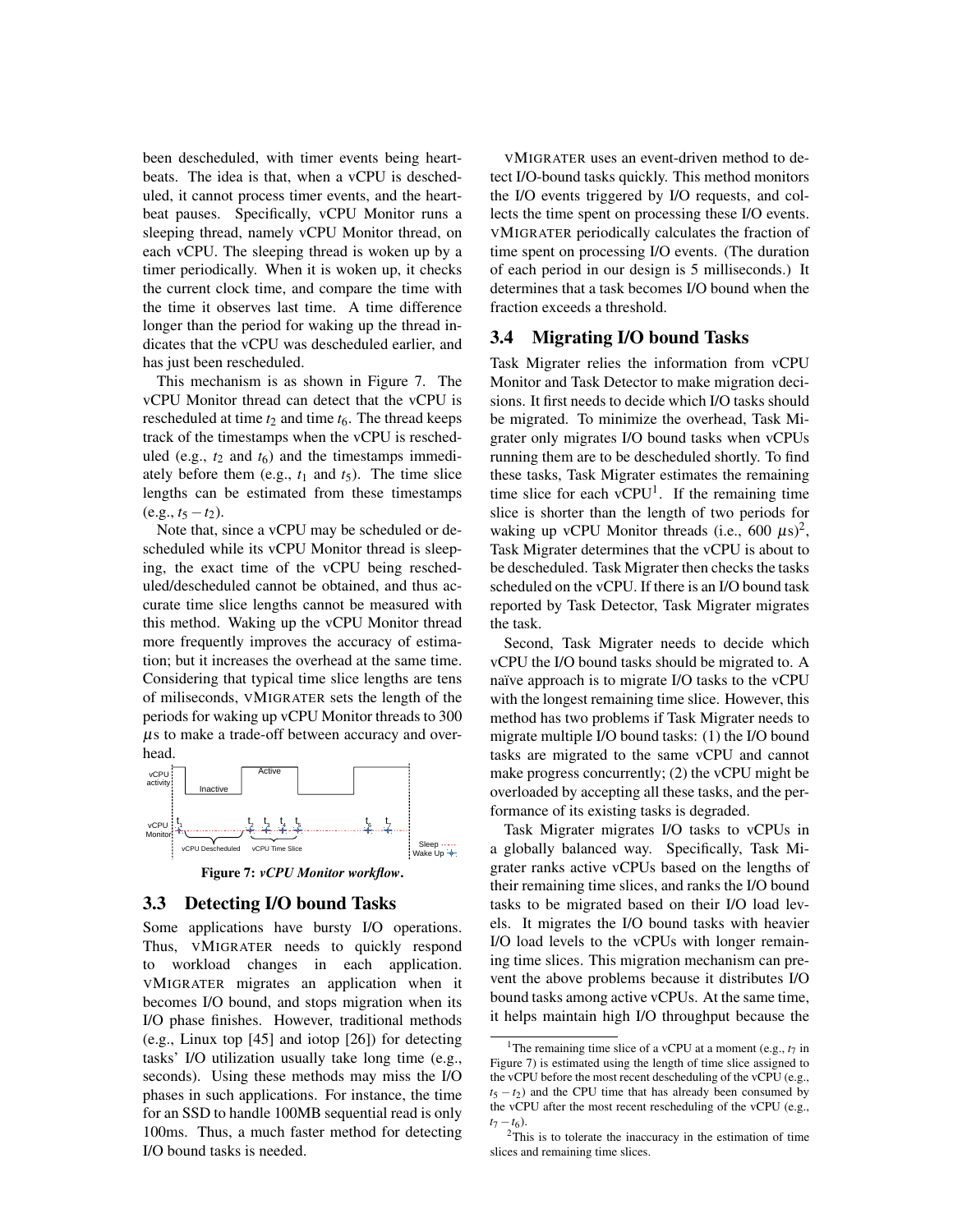tasks with the most I/O activities are scheduled on the vCPUs that are least likely to be descheduled shortly.

## 3.5 Performance Analysis

We use Equation (1) to show the performance potential of VMIGRATER. For simplicity, we assume each VM has at least one active vCPU at any given time. Thus, an I/O application can be kept active with VMIGRATER, except when it is being migrated.

$$
Speedup_{vMigrater} = \frac{T_{ns} \times N}{T_{ns} + N_{migrate} \times C_{avg}}
$$

$$
= \frac{N}{1 + \frac{N_{migrate} \times C_{avg}}{T_{ns}}}
$$
(1)

Equation (1) calculates the speedup of an I/O application with VMIGRATER relative to its execution without VMIGRATER on a VM. *N* is the number of vCPUs consolidated on each pCPU (i.e., consolidation rate). *Tns* is execution time of the I/O application on a VM when its execution is not affected by I/O inactivity problem. This can be achieved by running the application on a vCPU with a dedicated pCPU. It reflects the best performance that an I/O application can achieve on a VM. *Nmigrate* is the number of migrations conducted by VMIGRATER. *Cavg* is the average time cost incurred by each migration.

The numerator of equation (1) is the execution time of an I/O application on a VM without VMIGRATER. With *N* vCPUs consolidated on a pCPU, in each period of *N* time slices, the I/O application can be active only for a period of one time slice. Thus, its execution time is roughly  $N \times T_{ns}$ . The denominator is the execution time with VMIGRATER, which is determined by the time spent on application execution and the time spent on migration.

Equation (1) shows that *Nmigrate* must be reduced to improve the performance of VMIGRATER. Suppose VMIGRATER migrates the I/O application by a minimum number *Nmin* of times in an optimal scenario. Thus,  $N_{min} = T_{ns}/T_{ts}$ , where  $T_{ts}$  is the length of a time slice allocated to a vCPU. In this optimal scenario, the I/O application is moved to a vCPU when the vCPU is just rescheduled; it stays there until the timeslice of the vCPU is used up; it is then moved to another vCPU which is newly rescheduled.

Replacing  $T_{ns}$  with  $T_{ts} \times N_{min}$  in equation (1), we get:

$$
Speedup_{vMigrater} = \frac{N}{1 + \frac{N_{migrate} \times C_{avg}}{N_{min} \times T_{ts}}}
$$
 (2)

Equation 2 shows that the speedup is determined by *N* and  $\frac{N_{migrate} \times C_{avg}}{N_{min} \times T_{ts}}$ ; *N*,  $C_{arg}$ , and  $T_{ts}$  are constants for an application. We denote  $\frac{N_{magnetic}}{N_{min}}$  as *P*<sub>*vMigrater*</sub>, which has a value greater than 1. The speedup is mainly determined by *PvMigrater*. When *PvMigrater* approaches to 1, the speedup approaches to *N*. Our experiments show that the speedup with VMIGRATER matches the speedup calculated by Equation 1.

#### 4 Implementation Details

We have implemented VMIGRATER on Linux. The implementation of vCPU Monitor relies on a reliable and accurate clock source to generate timer events. The traditional system time clock cannot satisfy this need when vCPUs time-share a pCPU [44]. Instead, we use the clock source CLOCK MONOTONIC [18], which is more reliable and can provide more accurate time measurement. The implementation of Task Detector leverages BCC [11, 24] to monitor I/O requests. BCC is a toolkit supported by Linux kernel for creating efficient kernel tracing and manipulation programs.

The implementation of Task Migrater uses two mechanisms, PUSH and PULL, to migrate tasks. A PUSH operation is conducted by the source vCPU of a task to move the task to the destination vCPU, while a PULL operation is initiated by the destination vCPU to move a task to it from the source vCPU. Usually PUSH operations are used. PULL operations are only used when source vCPUs are descheduled and cannot conduct PUSH operations. VMIGRATER's source codes are available on github.com/hku-systems/vMigrater.

#### 5 Evaluation

Our evaluation is done on a DELL<sup>TM</sup> PowerEdge<sup>TM</sup> R430 server with 64GB of DRAM, one 2.60GHz Intel<sup>®</sup> Xeon<sup>®</sup> E5-2690 processor with 12 cores, a 1TB HDD, and a 1TB SSD. All VMs (unless specified) have 12 vCPUs and 4GB memory. The VMM is KVM [30] in Ubuntu 16.04. The guest OS in each VM is also Ubuntu 16.04. The length of a vCPU time slice is 11ms, as recommended by Red Hat [41]. The I/O scheduler in VMM is CFQ with wait time set to 8ms, as recommended by Red Hat [42, 40].

We evaluate VMIGRATER using a collection of micro-benchmarks and 7 widely used applications. Micro- benchmarks include *SysBench [7] sequential read*, *SysBench random read*, and *bursty read implemented by us*. As summarized in Table 1, applications include *HDFS* [5], *LevelDB* [3],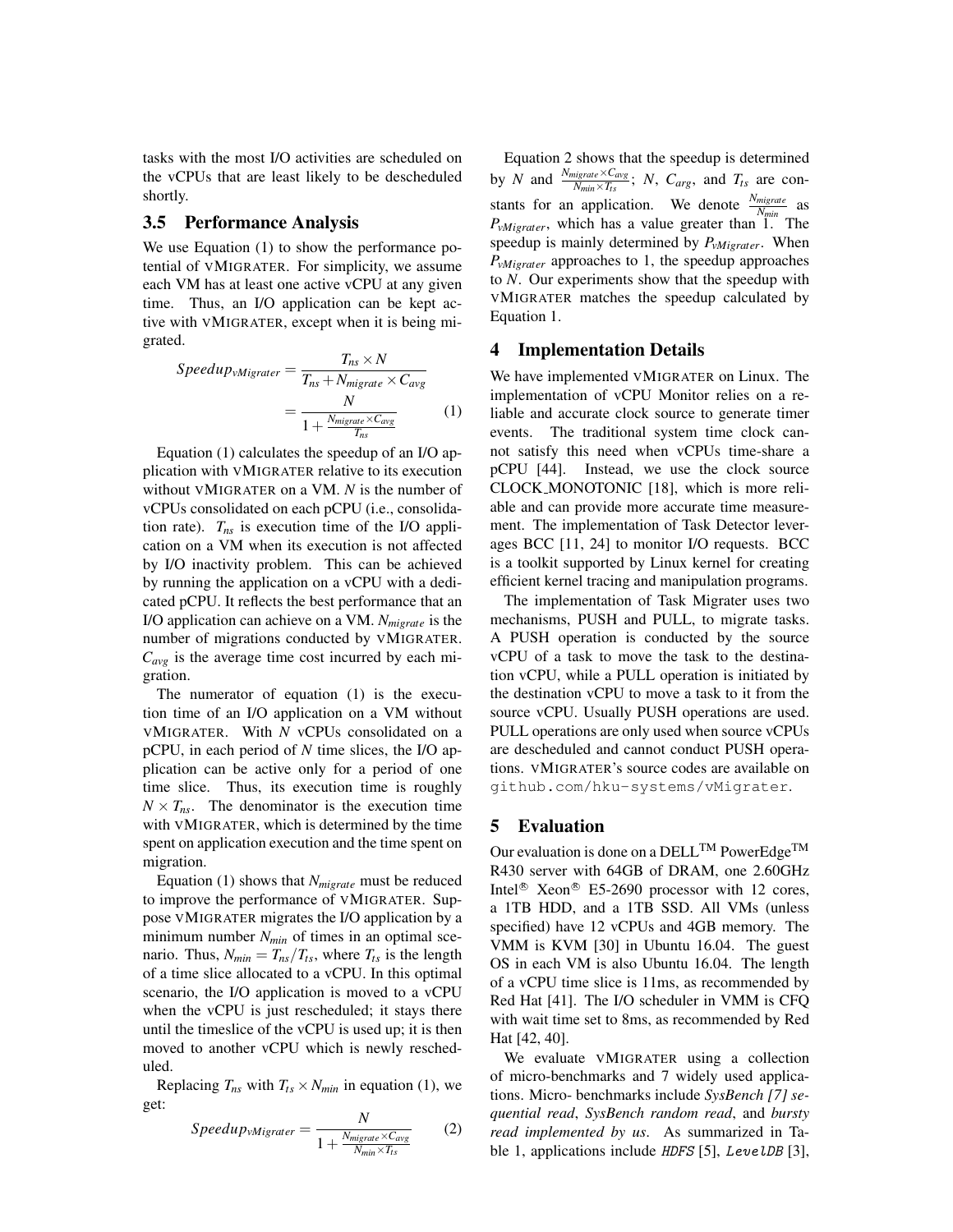MediaTomb [9], HBase [2], PostMark [6], Nginx [37], and MongoDB [35]. To be close to realworld deployments, PostMark is run with ClamAV (antivirus program) [17] to generate the workload of a complete mail server with antivirus support; LevelDB and MongoDB are deployed as the backend storage of a Spark [52] system.

#### ApplicationWorkload

| HDFS                                   | Sequential read 16GB with HDFS TestDFSI0 [25].    |  |  |  |
|----------------------------------------|---------------------------------------------------|--|--|--|
| LevelDB                                | Random scan table with db_bench [4].              |  |  |  |
| MediaT                                 | Concurrent requests on transcoding a 1.1GB video. |  |  |  |
| HBase                                  | Random read 1GB with HBase PerfEval [25].         |  |  |  |
| PostMark                               | Concurrent requests on a mail server.             |  |  |  |
| Nginx                                  | Concurrent requests on watermarking images [1].   |  |  |  |
| MongoDB                                | Sequential scan records with YCSB [8].            |  |  |  |
| Table 1: 7 applications and workloads. |                                                   |  |  |  |

Most of the experiments are conducted with the SSD. Only the experiments in §5.4 (fairness of I/O scheduler) use the HDD, because they need a non-work-conserving I/O scheduler (e.g., CFQ) and CFQ is used in Linux to schedule HDD requests.

We compare VMIGRATER with two related solutions: xBalloon [44] and vSlicer [49]. Because they do not have open-source implementations, we implemented them based on the description in their papers.

Our evaluation aims to answer the following questions:

§5.1: Is VMIGRATER easy to use?

- §5.2: How much performance improvement can be achieved with VMIGRATER, compared with vanilla KVM and two related solutions? What is the overhead incurred by VMIGRATER.
- §5.3: What is VMIGRATER's performance when the workload in a VM varies over time?
- §5.4: Can VMIGRATER help the I/O scheduler in the VMM to achieve fairness between VMs?

#### 5.1 Ease of Use

With VMIGRATER, all 7 real applications we evaluated could run smoothly without any modification. When we evaluate these applications, VMIGRATER runs in the user-level of the guest OS. There is no need to change any parts of the VM or the VMM.

#### 5.2 Performance Improvements

We first demonstrate that VMIGRATER can greatly improve the throughput of I/O intensive applications in each VM. For this purpose, we vary the number of VMs hosted on the server from 1 to 8, and run the workload with the micro-benchmarks and the workloads with the real applications summarized in Table 1. In each experiment, we run one instance of the workload in each VM. So the co-located VMs have the same workload. We measure the throughputs of the benchmarks and real applications. When only one VM is hosted on the server, the I/O inactivity problem does not happen; the benchmarks and applications achieve the highest performance. We refer to this setting as No sharing, and use the performance under this setting as reference performance. We normalize the performance under other settings (i.e., 2/4/8 VMs consolidated on the server) against the reference performance, and show the normalized performance. Thus, the normalized performance of 1 is the best performance that can be achieved. The closer the normalized performance is, the better the performance is.

Figure 8 shows the normalized throughputs for micro-benchmarks when the number of consolidated VMs is varied from 2 to 8. With VMIGRATER, the benchmarks consistently achieve better performance than they do on vanilla KVM. At the same time, the performance advantage with VMIGRATER becomes more prominent when more VMs are consolidated. On average, with VMIGRATER, the throughputs of these benchmarks are improved by 97%, 225%, and 431% than those on vanilla KVM for the settings with 2 VMs, 4 VMs, and 8VMs, respectively.

Similar performance improvements are also observed with real applications, as shown in Figure 9. On average, with VMIGRATER, the throughputs of these applications are improved by 72%, 192%, and 342% than those on vanilla KVM for the settings with 2 VMs, 4 VMs, and 8VMs, respectively.

Compared to vSlicer and xBalloon, the applications can also achieve better performance with VMIGRATER. As shown in Figure 9, On average, with VMIGRATER, the throughputs of these applications are improved by 88.41%, 74.86%, and 121.22% than those with vSlicer for the settings with 2 VMs, 4 VMs, and 8VMs, respectively; and the throughputs are improved by 3.29%, 83.78%, and 175.37% than those with xBalloon under these three settings.

While VMIGRATER can significantly improve the throughput of I/O applications when all the consolidated VMs are equipped with VMIGRATER. Since VMIGRATER is designed at the user space, it is possible that not all the VMs have VMIGRATER deployed. We wonder whether VMIGRATER can still effectively improve I/O throughput in this scenario. To answer this question, we run the workloads with HDFS and LevelDB in one VM and enables VMIGRATER in this VM; in other colocated VM(s), we run the IS benchmark in NPB benchmark suite [36], and disable VMIGRATER in the VM(s). Figure 10 shows that the effectiveness of VMIGRATER is not affected. On average, with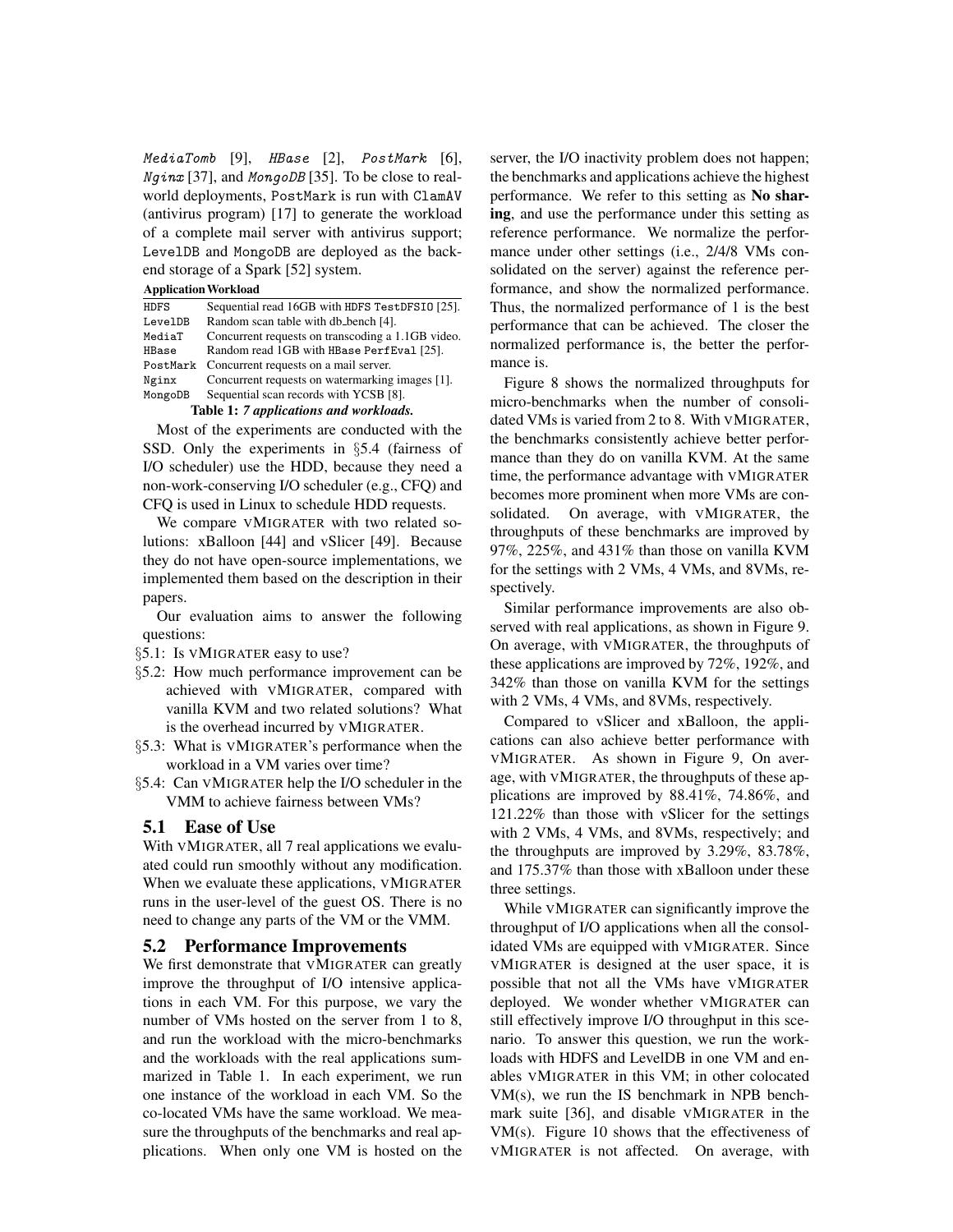

Figure 9: *Normalized throughput of real applications*



Figure 10: *Normalized throughput of HDFS and LevelDB when* VMIGRATER *is enabled in one of the consolidated VMs.*

VMIGRATER, the throughputs of these applications are improved by 62.72%, 176.92%, and 218.75% than those on vanilla KVM for the settings with 2 VMs, 4 VMs, and 8VMs, respectively.

To understand how the performance improvements are achieved with VMIGRATER, we profile the executions of the real applications. We collect the number of migrations and the time during which I/O bound tasks "run" on descheduled vCPUs (i.e., I/O inactivity time). We show the data in Table 2 and Table 3.

VMIGRATER greatly improves application performance by first dramatically reducing I/O inactivity time. As shown in Table 2, on average, for the applications, VMIGRATER reduces I/O inactivity time by 860.27%, 657.87%, 562.92%, respectively, relative to vanilla KVM, vSlicer, and xBalloon.

When I/O inactivity time has been dramatically reduced, as we have analyzed in Section 3.5, VMIGRATER maintains high throughputs by minimizing the time spent on migrating tasks, which is determined by the number of migrations and the time to finish each migration. As shown in Table 3, for most applications, the *PvMigrater* values are very close to 1. This confirms that the migration mechanisms in VMIGRATER are well designed. On one hand, they have effectively migrated I/O bound tasks to keep them active and minimize I/O inactivity. On the other hand, they only migrate the tasks for close-to-minimal times, so as to keep the time spent on migration low. We notice that the *PvMigrater* value is the highest (1.34) for MediaTomb among these applications, and its Speedup is the lowest (1.41). This confirms our performance analysis in Section 3.5.

We also notice that the effectiveness of VMIGRATER slightly reduces when the consolidation rate increases. This is caused by the special design with the vCPU scheduler in KVM (i.e., CFS in Linux), which allocate smaller time slices with higher consolidation rates. This reduces the opportunity to migrate I/O bound tasks. This problem can be mitigated by waking up Task Detector threads more frequently.

Figure 11 shows the response time of the three systems normalized to no sharing. For 7 applications, the response times of VMIGRATER and xBalloon are almost the same. Since each VM has 50% CPU resource, xBalloon has good performance (mentioned above). For MediaTomb, all three systems incur high response time because MediaTomb combines I/O and compute in one task.

Figure 12 shows three systems' overhead to co-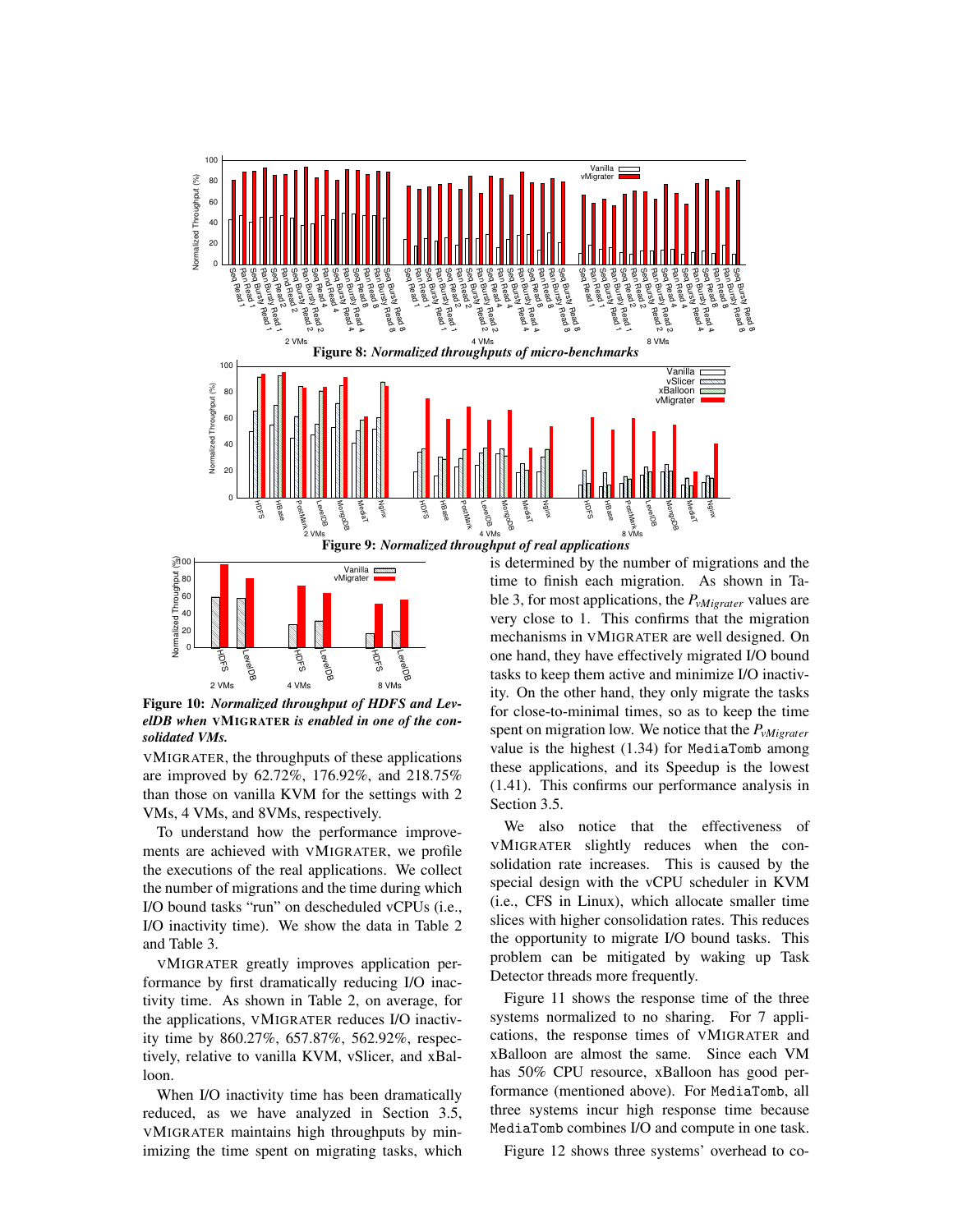| <b>Application</b> |         |         |         | Vanilla vSlicer xBalloon vMigrater Ratio |       |
|--------------------|---------|---------|---------|------------------------------------------|-------|
| <b>HDFS</b>        | 121.82s | 92.91s  | 75.27s  | 6.62s                                    | 18.39 |
| LevelDB            | 129.45s | 101.55s | 79.84s  | 17.86s                                   | 7.25  |
| HBase              | 98.13s  | 69.37s  | 75.71s  | 18.93                                    | 5.19  |
| MongoDB            | 39.49s  | 30.34s  | 40.57s  | 3.49s                                    | 11.31 |
| PostMark           | 225.32s | 168.01s | 113.01s | 12.92s                                   | 17.44 |
| MediaTomb          | 108.61s | 89.46s  | 116.96s | 34.95s                                   | 3.11  |
| Nginx              | 59.15s  | 61.72s  | 42.37s  | 8.03s                                    | 7.37  |

Table 2: *I/O inactivity time (seconds) of 7 applications.* Four VMs are used. The last column is the ratio between the I/O inactive time with vanilla KVM and that with VMIGRATER.

| <b>Application</b> | $N_{migrate}$ | $N_{min}$ | $P_{vMierater}$ | Speedup |
|--------------------|---------------|-----------|-----------------|---------|
| <b>HDFS</b>        | 3363          | 3181      | 1.05            | 1.86    |
| LevelDB            | 2154          | 2003      | 1.07            | 1.75    |
| HBase              | 3454          | 3181      | 1.08            | 1.76    |
| MongoDB            | 1545          | 1363      | 1.13            | 1.70    |
| PostMark           | 5181          | 4818      | 1.07            | 1.82    |
| MediaTomb          | 2454          | 1818      | 1.34            | 1.41    |
| Nginx              | 4181          | 4090      | 1.02            | 1.73    |

Table 3: VMIGRATER *only migrates I/O bound tasks for close-to-minimal times.* Two VMs are used.



Figure 11: *Response time normalized to "no vCPU sharing".* Two 12-vCPU VMs share 12 pCPUs.



Figure 12: *Execution time normalized to "Vanilla".* "Hadoop" means each VM is running Hadoop standard TeraSort workload; "Spark" means each VM is running standard WordCount workload; "ClamAV" means each VM is scanning virus for the whole OS. Each VM has 12 vCPUs.

running compute-bound applications in the same VM. xBalloon's overhead is much higher than VMIGRATER and vSlicer because xBalloon prioritizes I/O-bound tasks and delays computebound tasks. vSlicer's overhead is higher than VMIGRATER because it incurs much more context switching overhead for compute-bound tasks. Unlike xBalloon and vSlicer, VMIGRATER almost would not delay co-running applications (§3).

#### 5.3 Robustness to Varing Workloads



Figure 13: *Throughput scalability on the loads of VMs, normalized to vanilla*. Each client consumes around 20% CPU resources; two 2-vCPU VMs share two pC-PUs; the more concurrent clients, the more faster VMIGRATER than vSlicer and xBalloon.

Figure 13 shows the three systems' throughput under varing workloads. When the number of clients is lower than 10, the throughput of VMIGRATER is almost the same as vSlicer and xBalloon because VMs are not shared. VMIGRATER is not started when there is no sharing. As the number of clients increased to 40, VMIGRATER outperforms the other two systems significantly because VMIGRATER can efficiently avoid I/O inactivity periods by migrating I/O tasks to scheduled vCPUs. vSlicer and xBalloon do not work when vCPU is inactive. xBalloon has almost the same performance as VMIGRATER for around 20 clients (each VM has 50% CPU resource). However, VMIGRATER is much more scalable than vSlicer and xBalloon when workloads increase.



Figure 14: VMIGRATER*'s performance on handling the load change of vCPUs by adding clients dynamically.* 8 clients at the time 0; each client exhausts 20% CPU resource; two 2-vCPU VMs share two pCPUs.

Figure 14 shows the robustness of VMIGRATER in the face of suddenly changing workloads. There are 8 clients at 0s, and the VMs are not overloaded. At around 4s, 8s and 11s , 4, 8 and 16 more clients are added, VMIGRATER's throughput decreases to around 240MB/s, but it becomes stable (peak, around 430MB/s) again after a short period because VMIGRATER needs some time to precisely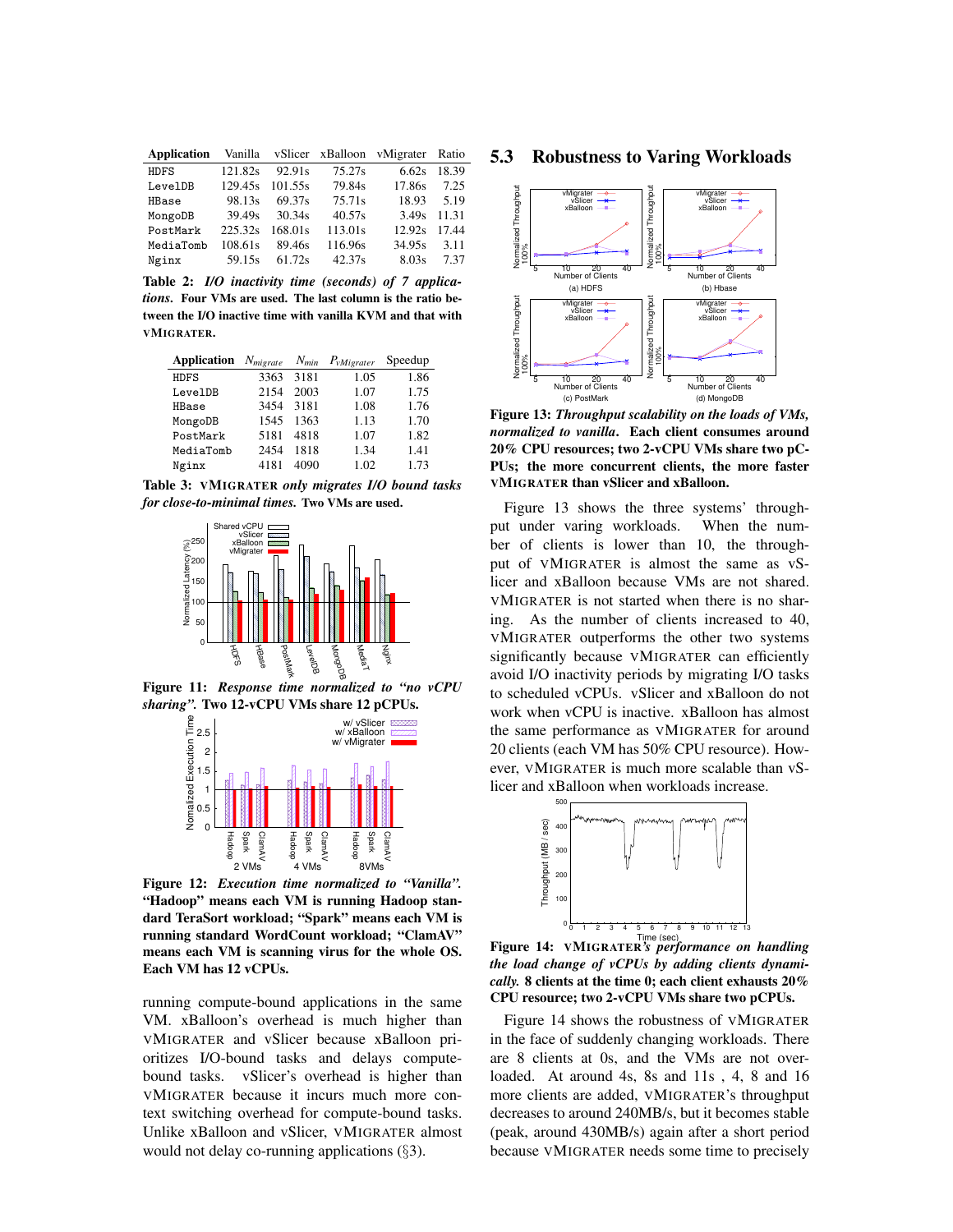re-estimate the time slices of vCPUs and then migrate the I/O bound tasks (§7).



# 5.4 Fairness for I/O Scheduler

Figure 15: VMIGRATER *improves the fairness of I/O Scheduler.* Two 12-vCPU VMs share 12 pCPUs; each VM is allocated different CPU resources but the same I/O bandwidth.

Figure 15 shows the fairness of the VMM I/O scheduler among VMs. In Figure 15 (a), (b), (c) and (d), VM1's CPU resource decreases from 90% to 60%, and VM2's CPU resource increases from 10% to 40%. Each VM runs TestDFSIO (I/O-bound task) and TeraSort (compute-bound task) concurrently, and each VM is allocated with the same I/O bandwidth. Without VMIGRATER, TestDFSIO throughput is related to the CPU resource allocated to the VM, which shows that vanilla hurts the fairness of the I/O scheduler in the host OS. With VMIGRATER, two VMs in each figure achieve roughly the same TestDFSIO throughput, which implies VMIGRATER maintains fairness (roughly the same I/O bandwidth) for the two VMs.

## 6 Related Work

Shortening time slices. Many efforts have focused on shortening the time slices of vCPUs [10, 49, 48] for vCPUs to process I/O requests more frequently. This solution has two drawbacks: (1) the I/O inactivity period still exits and could degrade I/O performance; (2) it suffers from performance degradation because of frequent context switches [21, 46, 32]. [48] uses the same idea to reduce the delay of IRQ processing. These solutions require intensive modifications to both the VMM and guest OS kernel.

Dedicating CPUs. Dedicating CPUs [43, 14] aims to solve the resource contention problem. This solution makes fewer vCPUs share one pCPU in order to reduce contention. These systems are complementary to VMIGRATER because they focus on reducing the vCPU sharing, while VMIGRATER focuses on improving performance in the shared setting.

Task-aware Priority Boosting. Existing systems [21, 31, 15, 44, 39, 20, 29, 50, 23, 34, 22, 33, 16, 28] focus on prioritizing latency-sensitive tasks to improve overall performance. Task aware VM scheduling [31] improves the performance of workloads by prioritizing I/O bound VMs. [31] works in the VMM layer and may require changing the source codes of the host OS. xBalloon preserves the priority of I/O tasks by preserving CPU resource for I/O tasks. However, the vCPUs are still descheduled so the I/O inactivity periods still exist. xBalloon works best for VMs with single vCPUs, while VMIGRATER is designed for multi-vCPU VMs.

## 7 Conclusion and Future Work

This paper identifies I/O inactivity problem in VMs which has not been adequately studied before. It presents VMIGRATER, a simple, fast and transparent system that can greatly mitigate I/O inactivity.

VMIGRATER has two limitations, and we leave them as future work. First, when VMIGRATER runs in a VM, the performance of an application in the VM may drop temporarily when the application's workload changes suddenly. Our evaluation (see §5.3) shows that, when the number of clients for HDFS increased from 16 to 32, HDFS's throughput dropped by 45.6% for 1.3 seconds and then went back to the peak throughput immediately. The reason is that the sudden changing workload makes time slices of some vCPUs not stable, and VMIGRATER needs some time to precisely reestimate the time slices of vCPUs and then migrate the I/O bound tasks. Second, VMIGRATER mainly aims to mitigate the performance degradation caused by disk (HDD or SSD) I/O inactivity periods in VMs, and it is not designed to handle network I/O. Comparing to disk I/O, network I/O is much more sparse, and we have not come across any situation where VMIGRATER affects the performance of network I/O in our evaluation.

#### Acknowledgments

We thank anonymous reviewers for their helpful comments. This work is funded in part by the US National Science Foundation under grants CCF 1617749 and CNS 1409523, research grants from Huawei Innovation Research Program 2017, HK RGC ECS (27200916), HK RGC GRF (17207117), HK CRF grant (C7036-15G), and a Croucher innovation award.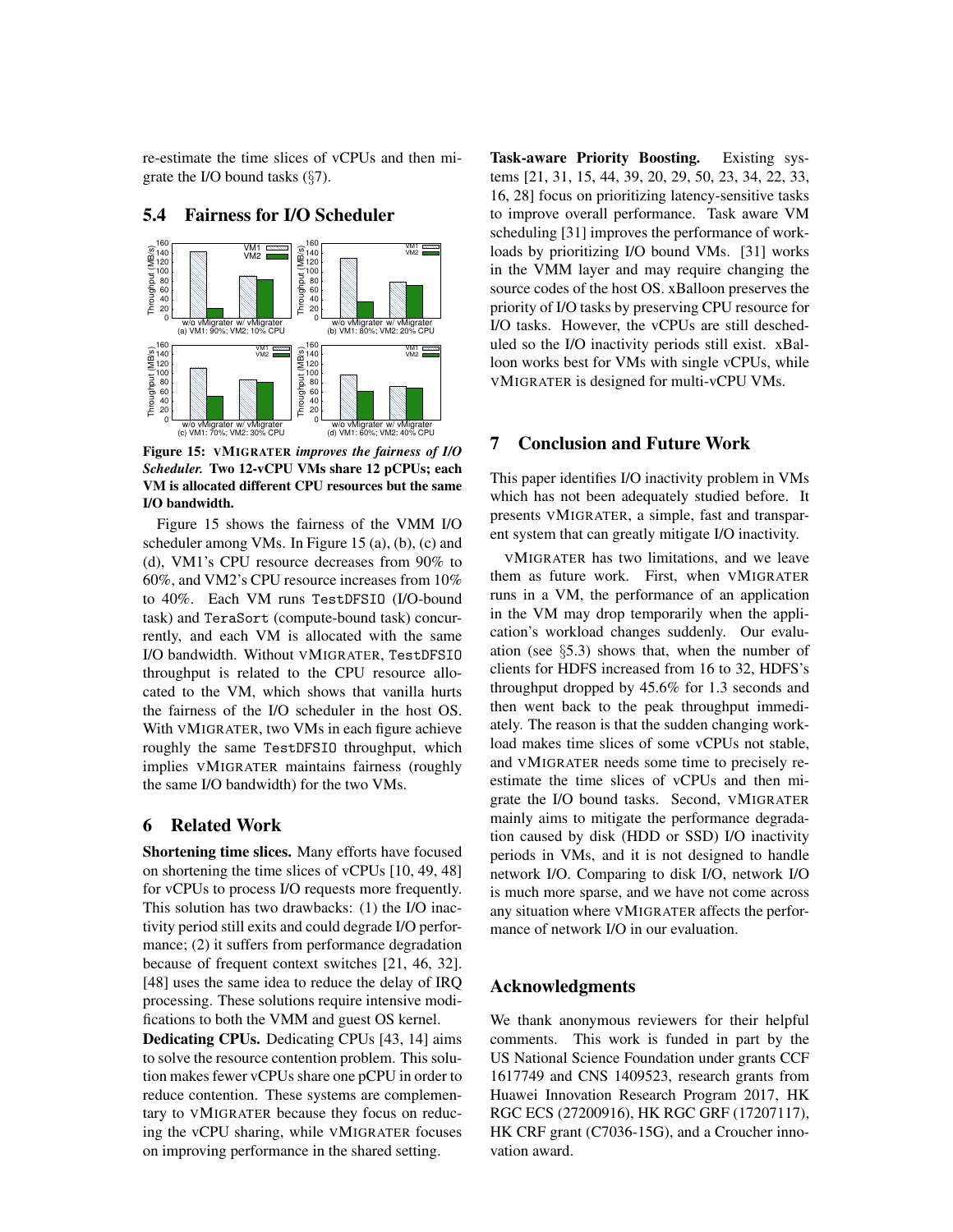## References

- [1] Adding watermarks to images using alpha channels. http://php.net/manual/en/image. examples-watermark.php.
- [2] HBase. https://hbase.apache.org/.
- [3] LevelDB. https://github.com/google/ leveldb.
- [4] LevelDB Benchmarks. http://www.lmdb. tech/bench/microbench/benchmark. html.
- [5] The Hadoop Distributed File System. http:// hadoop.apache.org/hdfs/.
- [6] The PostMark Benchmark. http:// www.filesystems.org/docs/autopilot/Postmark.html.
- [7] SysBench: a system performance benchmark. http://sysbench.sourceforge.net, 2004.
- [8] Yahoo! Cloud Serving Benchmark. https: //github.com/brianfrankcooper/YCSB, 2004.
- [9] MediaTomb Free UPnP MediaServer. http:// mediatomb.cc/, 2014.
- [10] J. Ahn, C. H. Park, and J. Huh. Micro-sliced virtual processors to hide the effect of discontinuous cpu availability for consolidated systems. In *Proceedings of the 47th Annual IEEE/ACM International Symposium on Microarchitecture*, pages 394–405. IEEE Computer Society, 2014.
- [11] https://iovisor.github.io/bcc/.
- [12] https://en.wikipedia.org/wiki/CFQ.
- [13] https://en.wikipedia.org/wiki/ Completely\_Fair\_Scheduler.
- [14] L. Cheng, J. Rao, and F. Lau. vscale: automatic and efficient processor scaling for smp virtual machines. In *Proceedings of the Eleventh European Conference on Computer Systems*, page 2. ACM, 2016.
- [15] L. Cheng and C.-L. Wang. vbalance: using interrupt load balance to improve i/o performance for smp virtual machines. In *Proceedings of the Third ACM Symposium on Cloud Computing*, page 2. ACM, 2012.
- [16] R. C. Chiang and H. H. Huang. Tracon: Interference-aware scheduling for data-intensive applications in virtualized environments. In *Proceedings of 2011 International Conference for High Performance Computing, Networking, Storage and Analysis*, page 47. ACM, 2011.
- [17] http://www.clamav.net/.
- [18] http://man7.org/linux/man-pages/ man2/timer\_create.2.html.
- [19] https://en.wikipedia.org/wiki/ Deadline\_scheduler.
- [20] X. Ding, P. B. Gibbons, and M. A. Kozuch. A hidden cost of virtualization when scaling multicore applications. In *HotCloud*, 2013.
- [21] X. Ding, P. B. Gibbons, M. A. Kozuch, and J. Shan. Gleaner: Mitigating the blocked-waiter wakeup problem for virtualized multicore applications. In *Proceedings of the USENIX Annual Technical Conference (USENIX '14)*, pages 73–84, 2014.
- [22] S. Gamage, A. Kangarlou, R. R. Kompella, and D. Xu. Opportunistic flooding to improve tcp transmit performance in virtualized clouds. In *Proceedings of the 2nd ACM Symposium on Cloud Computing*, page 24. ACM, 2011.
- [23] S. Gamage, C. Xu, R. R. Kompella, and D. Xu. vpipe: Piped i/o offloading for efficient data movement in virtualized clouds. In *Proceedings of the ACM Symposium on Cloud Computing*, pages 1–13. ACM, 2014.
- [24] B. Gregg. Performance superpowers with enhanced BPF. Santa Clara, CA, 2017. USENIX Association.<br>[25] Hadoop. http://hadoop.apache.org/
- http://hadoop.apache.org/ core/.
- [26] https://linux.die.net/man/1/iotop.
- [27] S. Iyer and P. Druschel. Anticipatory scheduling: A disk scheduling framework to overcome deceptive idleness in synchronous i/o. In *ACM SIGOPS Operating Systems Review*, volume 35, pages 117–130. ACM, 2001.
- [28] W. J. Jianchen Shan and X. Ding. Rethinking the scalability of multicore applications on big virtual machines. In *IEEE International Conference on Parallel and Distributed Systems*. IEEE, 2017.
- [29] A. Kangarlou, S. Gamage, R. R. Kompella, and D. Xu. vsnoop: Improving tcp throughput in virtualized environments via acknowledgement offload. In *High Performance Computing, Networking, Storage and Analysis (SC), 2010 International Conference for*, pages 1–11. IEEE, 2010.
- [30] http://www.linux-kvm.org/.
- [31] H. Kim, H. Lim, J. Jeong, H. Jo, and J. Lee. Task-aware virtual machine scheduling for i/o performance. In *Proceedings of the 2009 ACM SIGPLAN/SIGOPS international conference on Virtual execution environments*, pages 101–110. ACM, 2009.
- [32] C. Li, C. Ding, and K. Shen. Quantifying the cost of context switch. In *Proceedings of the 2007 workshop on Experimental computer science*, page 2. ACM, 2007.
- [33] H. Lu, B. Saltaformaggio, R. Kompella, and D. Xu. vfair: Latency-aware fair storage scheduling via perio cost-based differentiation. In *Proceedings of the Sixth ACM Symposium on Cloud Computing*, pages 125–138. ACM, 2015.
- [34] H. Lu, C. Xu, C. Cheng, R. Kompella, and D. Xu. vhaul: Towards optimal scheduling of live multi-vm migration for multi-tier applications. In *Cloud Computing (CLOUD), 2015 IEEE 8th International Conference on*, pages 453–460. IEEE, 2015.
- [35] Mongodb. http://www.mongodb.org, 2012.
- [36] http://www.nas.nasa.gov/
- publications/npb.html. [37] Nginx web server. https://nginx.org/, 2012.
- [38] https://en.wikipedia.org/wiki/ Noop\_scheduler.
- [39] D. Ongaro, A. L. Cox, and S. Rixner. Scheduling i/o in virtual machine monitors. In *Proceedings of the fourth ACM SIGPLAN/SIGOPS international conference on Virtual execution environments*, pages 1–10. ACM, 2008.